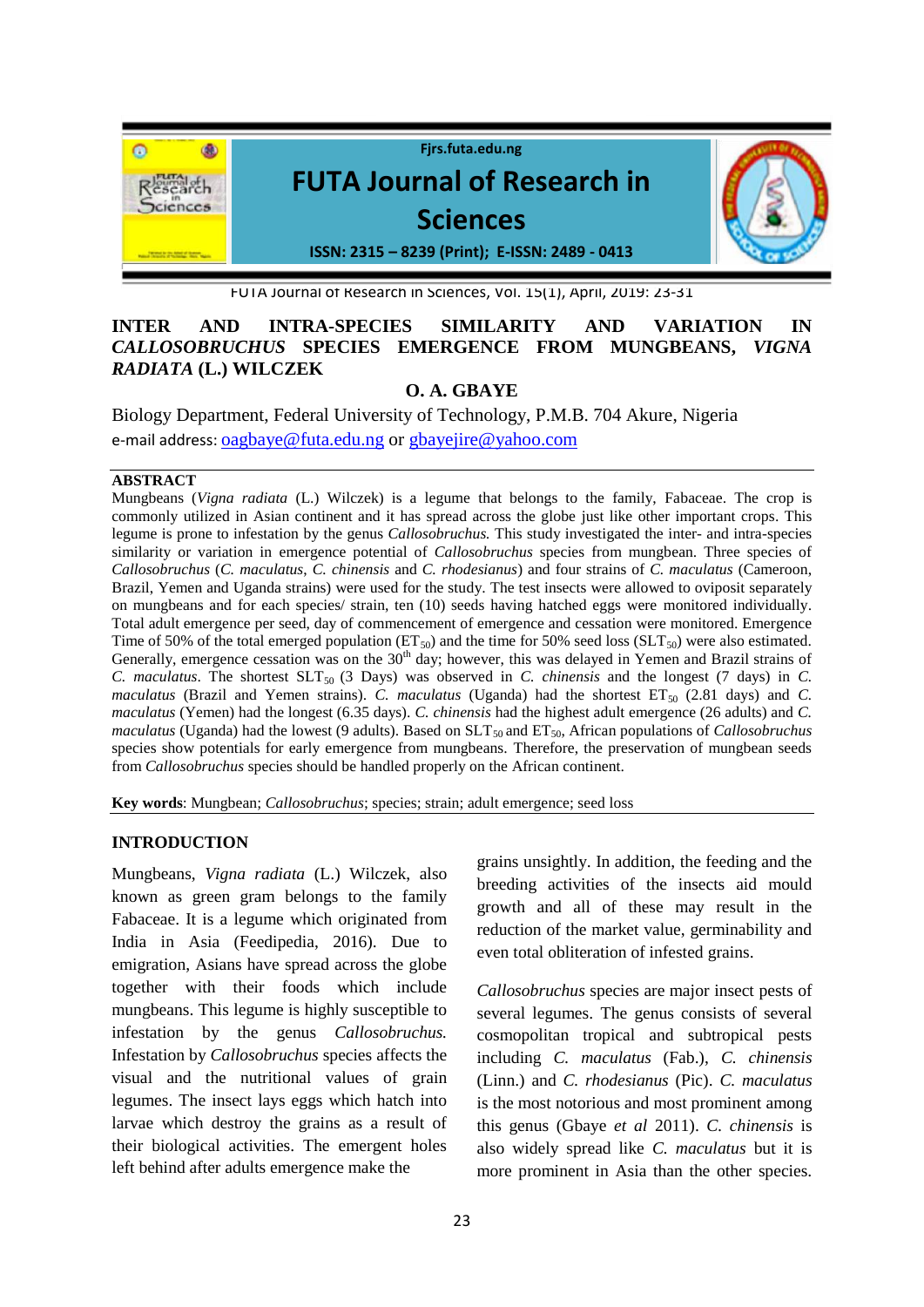*C. rhodesianus* has more limited geographical distribution than the other two species with its infestation mainly in subtropical Southern Africa (Giga and Smith, 1983; Tuda *et al.*, 2005). However, there is evidence of its tendency to spread to tropical regions thereby enlarging its habitat spread due to its ability to tolerate tropical temperatures (Giga *et al.*, 1993; Gbaye *et al*., 2011).

Although all the aforementioned *Callosobruchus* species have the same life history, the environmental factors encountered such as temperature, humidity, type and size of host on which the species develop have affected them in various ways. These effects have been observed in their oviposition behaviour, fecundity, developmental period, progeny survival and adult weight (Howe and Currie, 1964; Chandrakantha and Mathavan, 1986; Giga and Smith, 1987; Timms, 1998; Soares *et al.*, 2007). However, all these parameters vary between species and their identified geographical strains (Dick and Credland, 1986; Messina, 1991; Mitchell, 1991; Giga *et al.*, 1993; Lobley-Taylor, 2000).

The life history of the insects begins with the laying of oval and flattened eggs which are glued to individual seeds. Though the total number of eggs laid by *C. chinensis* overlap with those of *C. maculatus* but *C. rhodesianus* lays fewer eggs than *C. maculatus* (Howe and Currie, 1964; Giga and Smith, 1983; 1991). The eggs

hatch and the first instar larval bore through the chorion and seed coats into the seed. The larva is the major destructive stage and the entire larval to pupal period is lived in a single seed.

The situation of global food security is worsened in Sub-Saharan Africa and Asia through climate change which has been predicted to have the highest impact in these regions (Müller, 2009; Nelson *et al.*, 2010). These two continents have several developing nations whose teeming populace depend on legumes (to a large extent) for their protein needs. Hence in the face of global climate change, the challenge posed by *Callosobruchus* to legumes in these regions needs proactive measures. Cowpea is readily accepted as host by the three species when compared with other legumes such as mungbean (Giga *et al.*, 1993). However, there is an inherent suitability of mungbeans to *C. chinensis* (Jaenike, 1990). This study investigated interspecies and intra-species emergence potential of *Callosobruchus* species from mungbeans.

# **MATERIALS AND METHODS**

# **Insect stock culture**

This study was carried out in the Environmental Biology section of the School of Biological Sciences, University of Reading, United Kingdom. Three species of *Callosobruchus* and four strains of *C. maculatus* were investigated in this study (Table 1). The Cameroon strain of *C maculatus* was used as the reference strain.*.* 

| <b>Species</b>             | <b>Strain</b> | <b>Strain Continent of</b><br>Origin | <b>Table 1. Species</b><br>and strains of |
|----------------------------|---------------|--------------------------------------|-------------------------------------------|
| Callosobruchus maculatus   | <b>Brazil</b> | South America                        | <i>Callosobruchus</i>                     |
| Callosobruchus maculatus   | Cameroon      | Africa (West)                        | used in the study                         |
| Callosobruchus maculatus   | Uganda        | Africa (East)                        |                                           |
| Callosobruchus maculatus   | Yemen         | Asia (West)                          |                                           |
| Callosobruchus chinensis   | Kenya         | Africa (East)                        |                                           |
| Callosobruchus rhodesianus | Zimbabwe      | Africa (South)                       |                                           |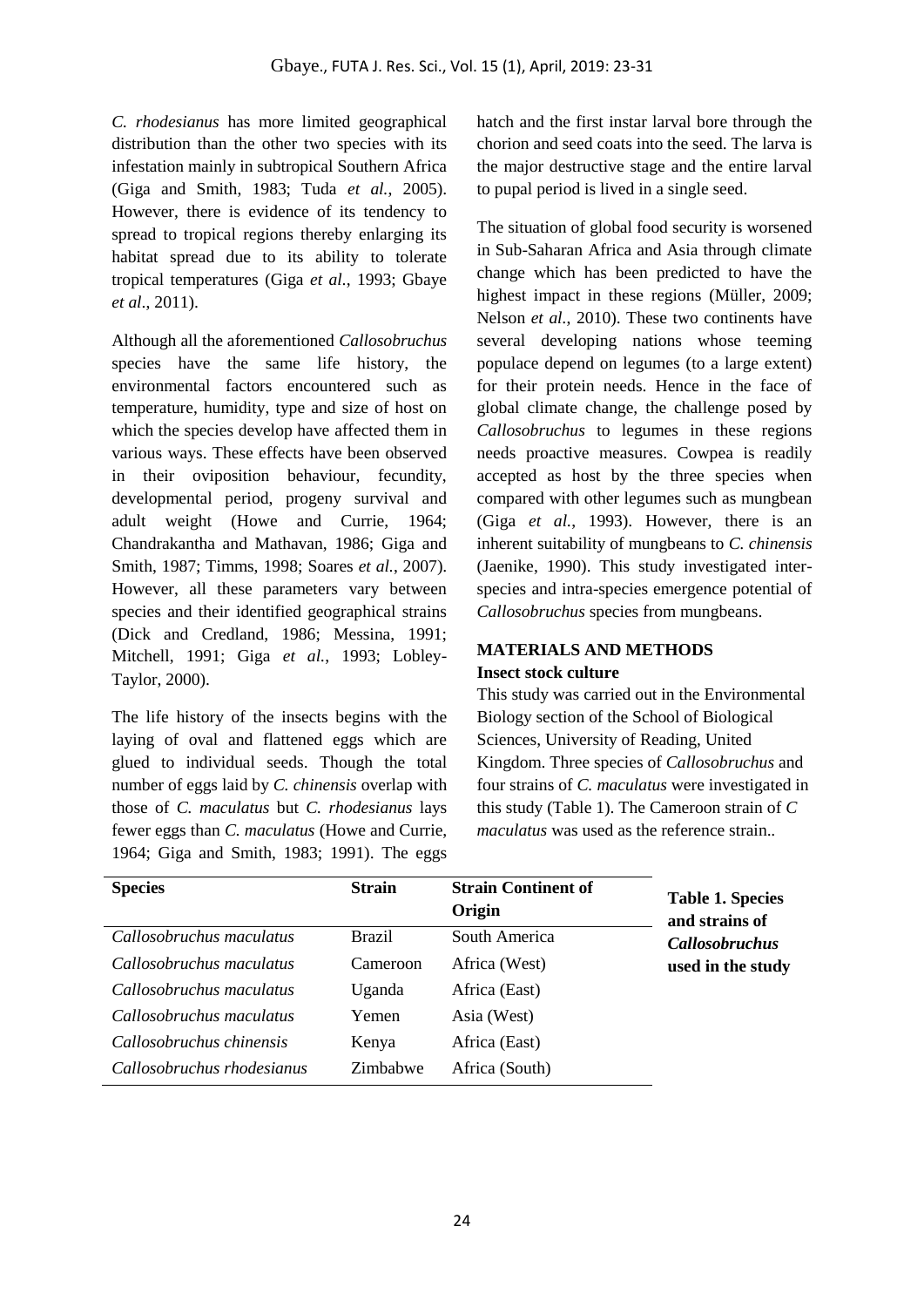Hence it was used in the species comparison. The mungbeans used for culturing the insects was sterilized by freezing at -18°C for a period of 4 weeks. The mungbeans was later placed on the laboratory shelf to equilibrate for 2-3 days prior to use. Prior to the study, each species/ strain have been maintained on mungbeans for over 100 generations in a controlled temperature and humidity (CTH) insectary at  $30\pm1\,^{\circ}$ C and 55 ± 10% r.h.

## **Emergence experiment**

The test insects (80 adults) were allowed to oviposit on 150 grammes of mungbeans in the culture bottles (500 ml glass jars). The adults were later sieved out and the culture left for one week to allow the hatching of the eggs. Hatched *Callosobruchus* eggs were identified by their whitish chorion instead of the initial colourless/ transparent appearance. From the culture bottle, ten (10) mungbean seeds having more than two hatched eggs were selected for the experiment. This was done separately for each species/ strain with each seed serving as a replicate (i.e. 10 replicates). The infested seeds were placed individually in different 8.5ml sterilin plastic vials with caps. These vials were placed in the insectary and monitored for emergence. The daily emergence from each seed was recorded for 10 days commencing from the  $23<sup>rd</sup>$  day post culture set up to the  $32<sup>nd</sup>$  day.

The following parameters were recorded for each species or strain, they are: adult emergence per seed; total number of seeds without emergence; day of emergence commencement and cessation.

## **Assessment of seed loss time (SLT)**

The time taken for the insects to cause 50% seed loss  $(SLT_{50})$  was assessed by observing the number of days it took adult beetle to emerge from the  $1<sup>st</sup>$  five mungbean seeds out of ten. This was used to estimate how fast it took 50% of the seed to be riddled with emergent holes. This was taken as the rate of mungbean seed loss to each population (species/strain) of *Callosobruchus*.

## **Statistical Analysis**

The average number of emergence per seed for each species or strain was calculated. Analysis of Variance was performed on the daily emergence data, all the species and strains were analysed together. Minitab v17 was used to analyse the data and also used to plot the distribution curve of the number of emerged adults per mungbean seed.

# *Emergence Time of 50% Adult (ET50)*

Line graph of daily adult emergence was plotted using Microsoft Excel and the regression for each population was determined. To know how fast it would take for generational turn over to occur, the regression equations were used to estimate  $ET_{50}$  (Emergence Time of 50% of the total emerged adult) for each population.

# **RESULTS AND DISCUSSION**

The trend of emergence of *Callosobruchus* species from mungbeans is presented in Figure 1. Generally, adult emergence commenced on the  $24<sup>th</sup>$  day after oviposition; however it was a day earlier (i.e.  $23<sup>rd</sup>$  day) for both the Brazil and the Uganda strains of *C. maculatus*. All species of *Callosobruchus* reached their maximum emergence on the  $8<sup>th</sup>$  day of monitoring (30<sup>th</sup> day from oviposition) (Figure 1a). However, for *C. maculatus* strains two groups were observed. Uganda and Cameroon strains (i.e. African strains) reached their maximum emergence earlier on the  $6<sup>th</sup>$  and  $8<sup>th</sup>$  day respectively and these were the  $28<sup>th</sup>$  and  $30<sup>th</sup>$  day respectively after oviposition (Figure 1b). In contrast, Brazil and Yemen strains' emergence continued till the last day of monitoring  $(10<sup>th</sup>$  day) (Figure 1b). This observation on *C. maculatus* strains is in line with the findings of Messina *et al* (2018) who had earlier observed that African populations of this species have tendency for the acceptance of less preferred hosts.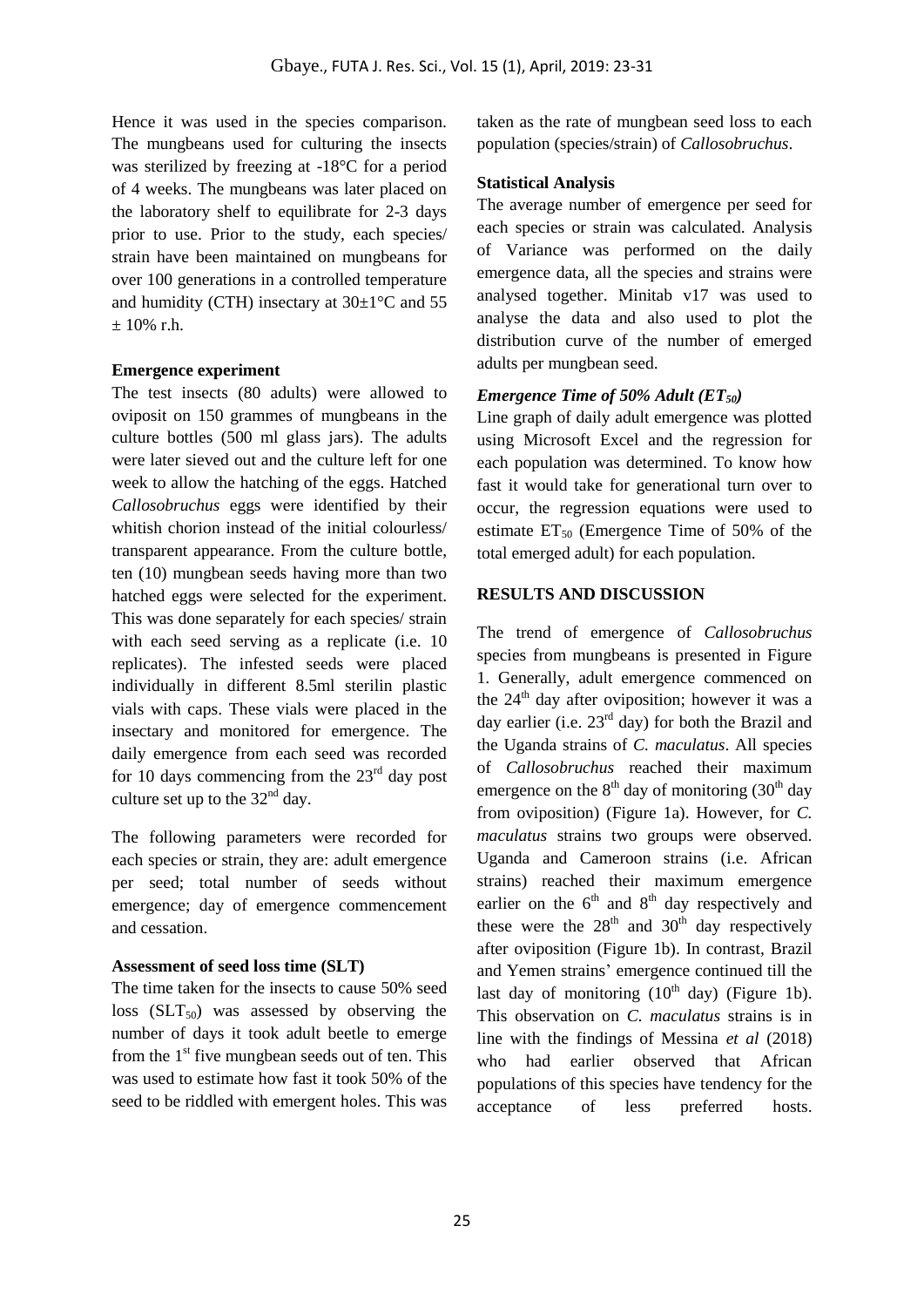

**Figure.1: Adult emergence trend of (a)** *Callosobruchus* **species and (b)** *C. maculatus* **strains from mungbean seeds**

Mungbean is an exotic legume to Africa unlike cowpea which is mostly preferred by *C. maculatus.*

If the emergence monitoring was beyond 10 days, per adventure, both Brazil and Yemen strains might have continued to emerge. This is yet to be determined. This means if a control strategy is targeted at emerged adults for eight days, there is tendency that some individuals of these two strains would evade the control strategy and start fresh infestation. There were significant differences ( $p \lt 0.05$ ) in the emergence rate of *C. chinensis* and two strains of *C. maculatus* (Yemen: from Day 4 to Day 7; Uganda: from Day 7 to Day 10).

The highest number of adult insect emergence was obtained in *C. chinensis* (26 insects) while the least (i.e. 9 adults) was obtained in *C.* 

*maculatus* (Uganda) (Table 2)*.* Figure 2 also shows that mungbean is highly susceptible to *C. chinensis* and it supports its proliferation. This is because from 70% of the monitored seeds, 3 or more adults emerged from a single mungbean. This same rate was also observed in 40% of the seeds monitored for *C. rhodesianus* emergence. However, only 10% of seeds for *C. maculatus* (all strains) had 3 adults emerged from a single mungbean seed (Figure 2). It has been argued that mungbean is an unsuitable host for *C. maculatus* (Guedes *et al*., 2003). Figure 2 also shows that the distribution of *C. chinensis* adult emergence was negatively skewed (-1.66). This means that most of the seeds have more *C. chinensis* emergence than the observed mean (2.6 adult/seed). This is not surprising because mungbeans and *C. chinensis* tend to have their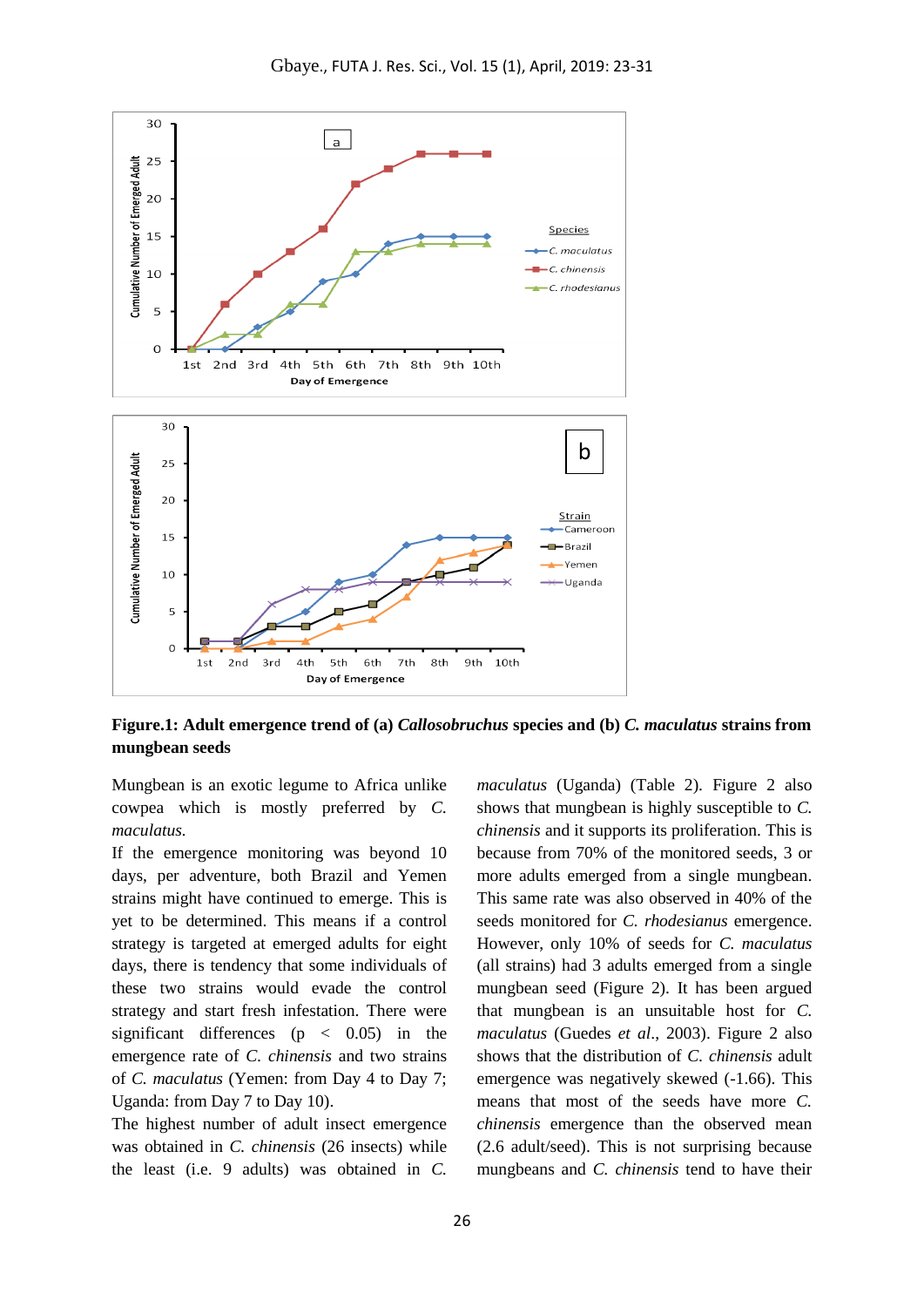origins from Asia (Gbaye *et al*, 2011; Feedipedia, 2016; CABI, 2018). *C. chinensis* is a serious pest of mungbeans in Asia. They might have evolved together over time, thus giving this species an inherent ability to utilize mungbeans (Khattak *et al*, 1987; Jaenike 1990; Gbaye *et al*.,

2011). Secondly, *C. chinensis* was observed to be smaller in size than the other species/ strains; given the small size of mungbean seed, it is not out of place to have more adult *C. chinensis* emerging from a single seed than the other species.

**Table 2: Total adult emergence of** *Callosobruchus* **from mungbeans and seeds without adult emergence**

| Species/ Strain           | <b>Total Number of</b><br><b>Emerged Adult</b> | Seed without Adult Emergence (%) |
|---------------------------|------------------------------------------------|----------------------------------|
| C. maculatus Cameroon     | 15                                             | 10                               |
| C. maculatus Brazil       | 14                                             | 20                               |
| C. <i>maculatus</i> Yemen | 14                                             | 10                               |
| C. maculatus Uganda       | 9                                              | 40                               |
| C. chinensis              | 26                                             | 10                               |
| C. rhodesianus            | 14                                             | 50                               |



**Number of emerged adult per seed**



Brazil, Cameroon, Uganda and Yemen = *C. maculatus* strains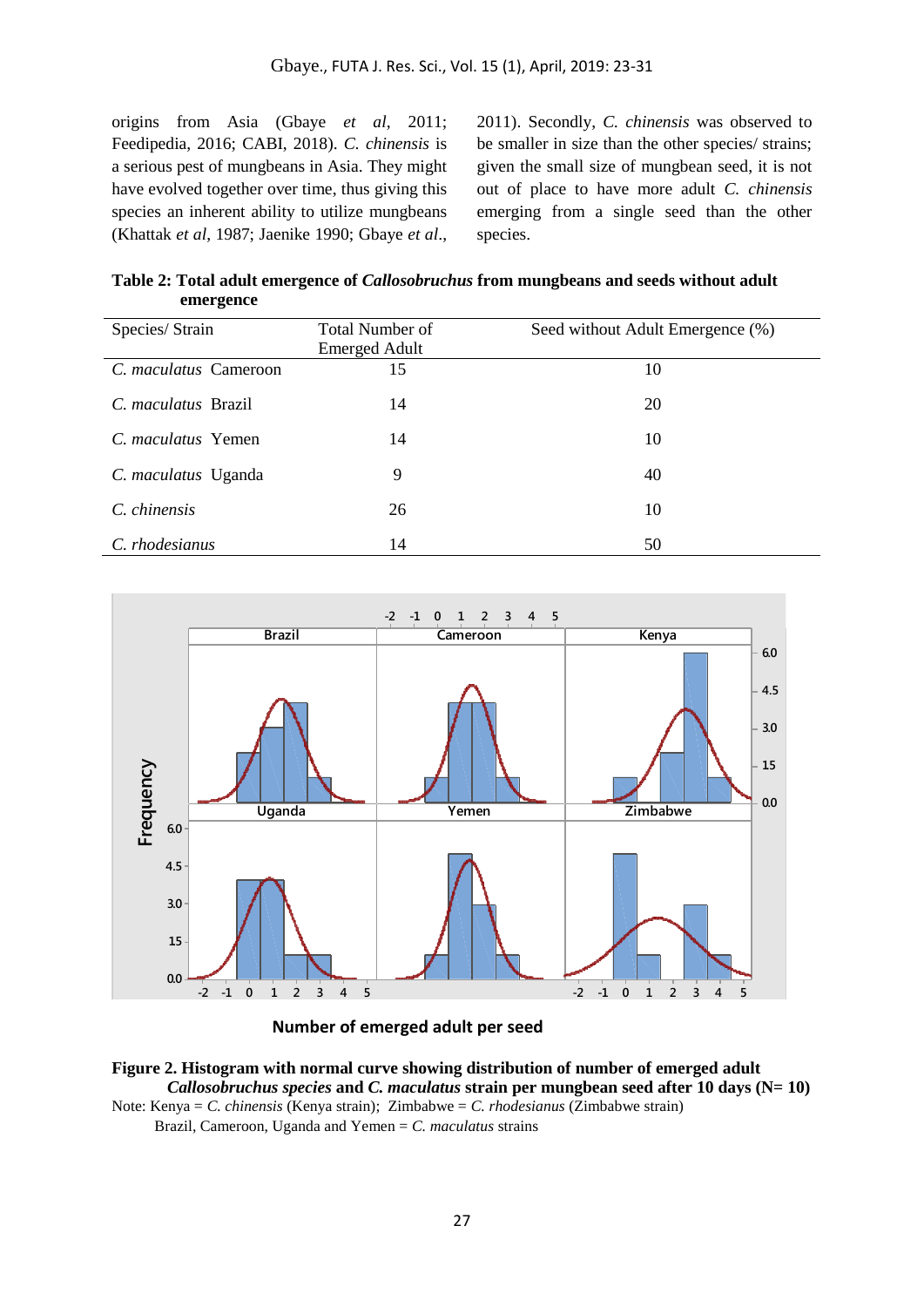It was observed that *C. chinensis* and *C. rhodesianus* have steep increase in cumulative adult emergence from the  $5<sup>th</sup>$  to the  $6<sup>th</sup>$  day (between  $27<sup>th</sup>$  and  $28<sup>th</sup>$  day after oviposition) which was not observed in any strain of *C. maculatus* (Figure 1). This period could be targeted for the management of these two species to keep them below economic threshold level.

Table 2 shows that the total adult emergence of *C. rhodesianus* (14 adults) is about the same number for all *C. maculatus* strains tested (except Uganda), however, 50% of the monitored seeds with *C. rhodesianus* eggs had no adult emergence. Giga and Smith (1991) observed a continuous decline in *C. rhodesianus* emergence per cowpea seed at a high larvae density. Increased larvae density is known to affect adult emergence negatively (Oliveira *et al*, 2015).

Since mungbean is a smaller seed than cowpea, larvae density might have caused the high rate of non-emergence observed in *C. rhodesianus* in this study. On the other hand, *C. maculatus* (Uganda) with a similar high percentage of seeds without emergence (40%) had only 9 emerged adults. This shows a very low suitability of mungbeans for the Uganda strain of *C. maculatus* (Giga *et al.*, 1993) when compared to the other stains. Observations on the other strains in this study shows 10-20% nonemergence which is in line with Panzarino *et al* (2011) observation of *C. maculatus* emergence from chickpea.

The time taken for 50% seed loss  $(SLT_{50})$  is presented in Figure 3. The shortest  $SLT_{50}$  was observed in *C. chinensis* (3 days) and the longest in *C. rhodesianus* (6 days). The African strains (Cameroon and Uganda) of *C. maculatus*, recorded shorter  $SLT_{50}$  of 4 days each while their counterparts from Brazil and Yemen recorded 7 days each. This is a further proof of *C. chinensis* superior pest status than other *Callosobruchus* species on mungbeans. Hence buttressing its ability to utilize and invariably destroy mungbean seed (Khatttak *et al*, 1987) faster than other species. The rate of mungbean seed loss to the African populations of *C. maculatus* was almost half of the time required by the other strains. It is therefore exigent for mungbean farmers and merchants on the Africa continent to take every precaution to prevent the infestation of the crop by *C. maculatus*. The result of the emergent time of 50% of the total adult beetle is presented in Table 3. The result shows that the Uganda strain of *C. maculatus* had shorter  $ET_{50}$  (2.81 days) than *C. chinensis* (4.19 days). Apparently, this was due to the small number of total adult emergence recorded for this strain (9 adults,  $R^2 = 0.6900$  {Table 3}) when compared with that of *C. chinensis* (26 adults,  $R^2 = 0.9289$  {Table 3}).

| <b>Strain</b> | <b>Regression Equation</b> | $\mathbf{R}^2$ | $ET_{50}$ |  |
|---------------|----------------------------|----------------|-----------|--|
|               |                            |                | (Days)    |  |
| <b>Brazil</b> | $y = 1.4606x - 1.7333$     | 0.9665         | 5.98      |  |
| Cameroon      | $y = 1.9879x - 2.3333$     | 0.9411         | 4.95      |  |
| Yemen         | $y = 1.7636x - 4.2$        | 0.9084         | 6.35      |  |
| Uganda        | $y = 0.8909x + 2$          | 0.6900         | 2.81      |  |
| Kenya         | $y = 2.9879x + 0.4667$     | 0.9289         | 4.19      |  |
| Zimbabwe      | $y = 1.8061x - 1.5333$     | 0.8958         | 4.73      |  |
|               |                            |                |           |  |

**Table 3. Emergence time of 50% (ET50) of adult** *Callosobruchus* **species and**  *C. maculatus* **strains from mungbean seeds**

On the overall, *C. maculatus* had longer  $ET_{50}$  on mungbeans than the other species. As earlier observed, the size of *C. maculatus* is bigger than

those of *C. chinensis*, hence, its larvae will need more food, space and time for development than *C. chinensis.* Hence, *C. chinensis* will have a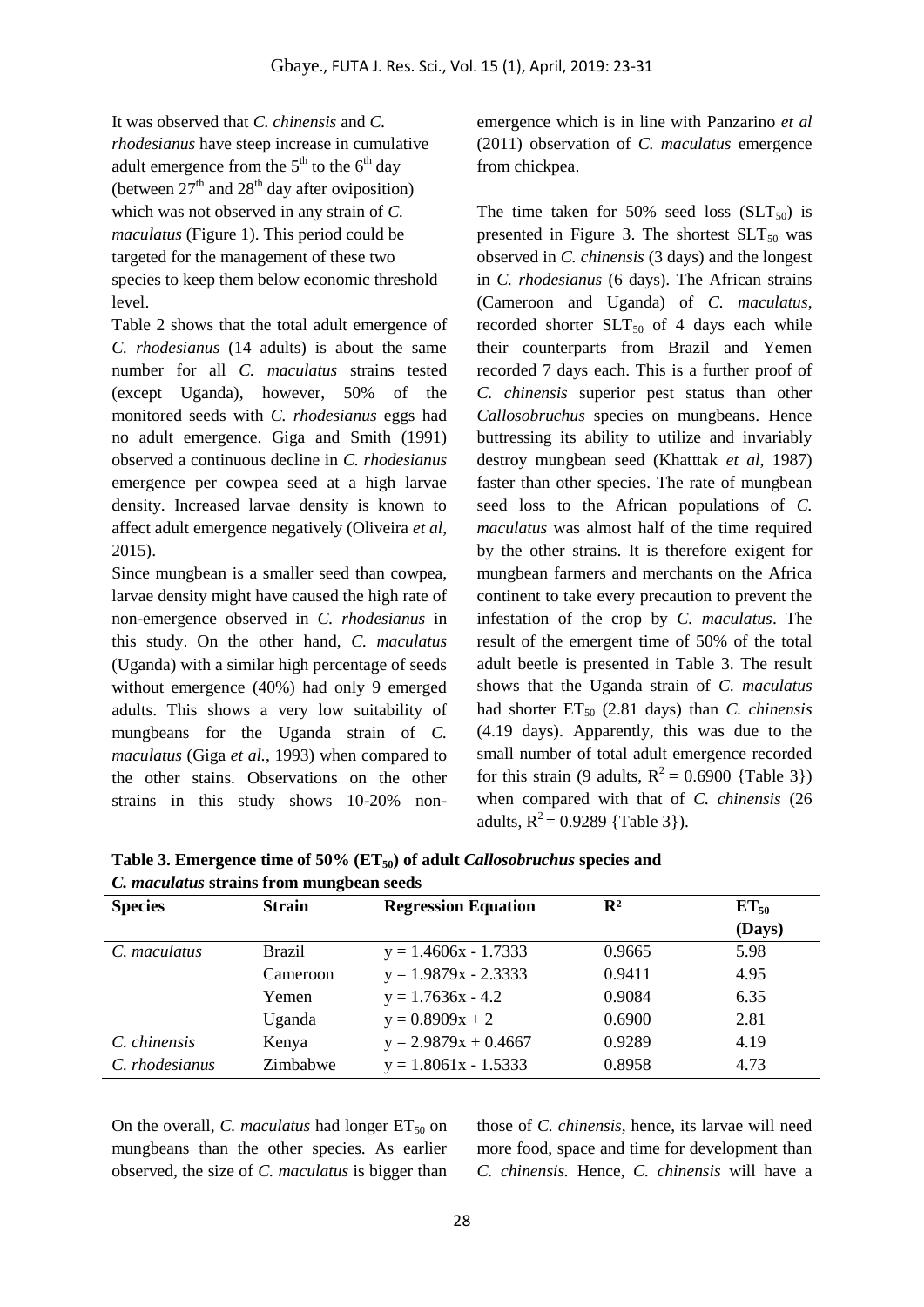faster generational turn over than the other species. This will invariably aid its population growth on mungbeans which is a smaller seed compared to cowpea. The type and size of host on which *Callosobruchus* species develop affect their developmental periods, progeny survival and adult weights (Chandrakantha and Mathavan, 1986; Giga and Smith, 1987; Timms, 1998; Soares *et al.*, 2007). These parameters also vary between species and their geographical strains (Messina, 1991; Mitchell, 1991; Lobley-Taylor, 2000). Again, the African strains of *C. maculatus* had lower  $ET_{50}$  than the other two strains. For instance, the  $ET_{50}$  for the Cameroon strain is about 24 hours and 34 hours less than those of Brazil and Yemen strains respectively. These hours are enough for *C. maculatus* to lay

enough eggs which can lead to massive seed loss due to population explosion.

#### **CONCLUSION**

This study revealed inter-species and intraspecies emergence similarity and variations of *Callosobruchus* species from mungbeans. On this legume, *C. chinensis* remains the most pestiferous of the three species investigated and the African populations of *C. maculatus* have a high potential of causing quick havoc to this legume. Presently, mungbean is cultivated in so many countries in Africa and *C. chinensis* has also been reported in some African nations (Feedipedia 2016; CABI 2018). Therefore, the preservation of mungbean seeds from *Callosobruchus* species should be handled properly on the African continent.



**Figure 3: Fifty percent Seed Loss Time (SLT50) of mungbean seeds caused by (a)** *Callosobruchus* **species and (b)** *C. maculatus* **strains**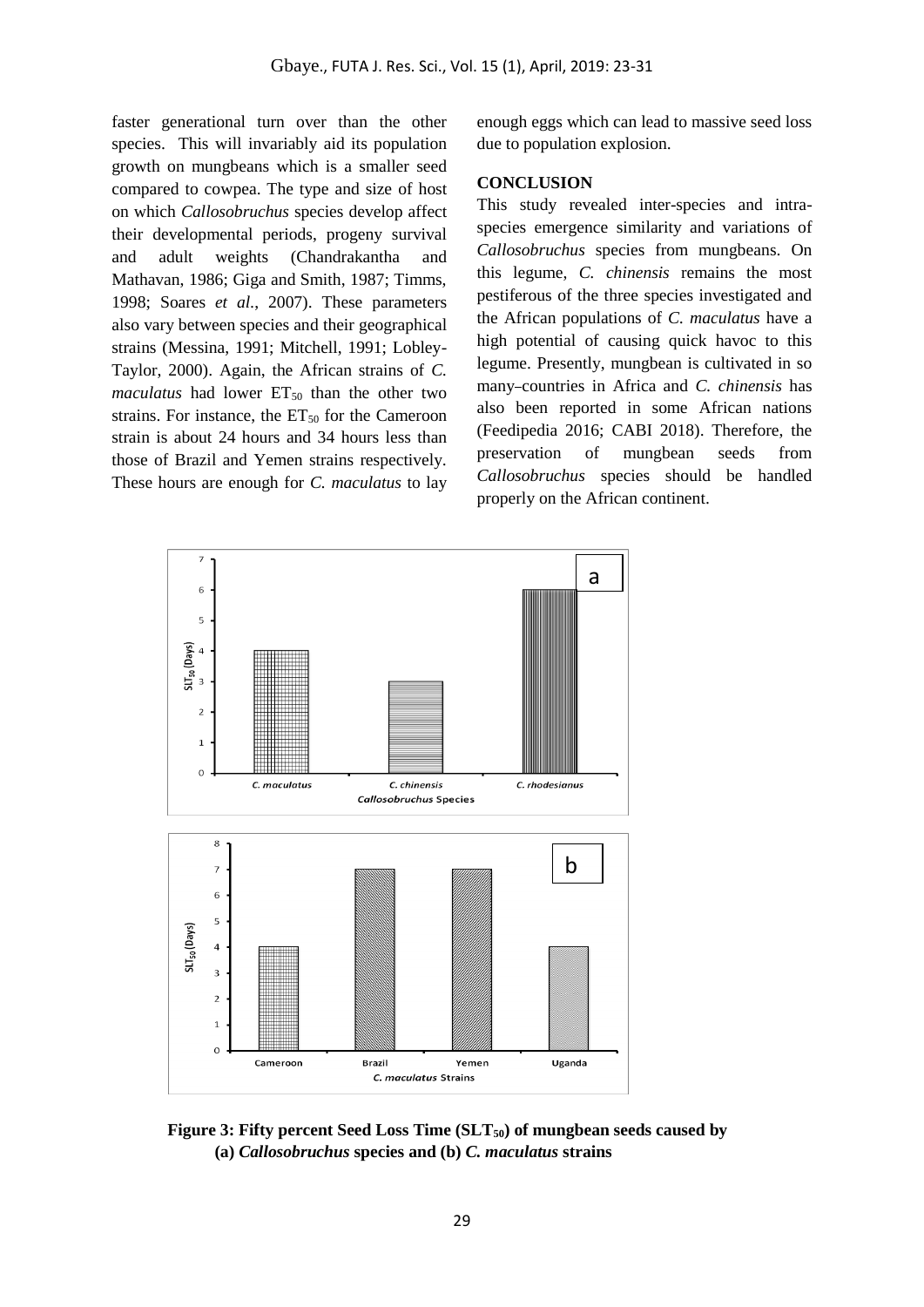#### **ACKNOWLEDGEMENT**

The author appreciates Dr Graham Holloway of Centre for Wildlife Assessment and Conservation (CWAC), University of Reading (UoR), UK, who supplied the insects that made the study possible; Mr John Millard also of CWAC UoR who maintained the insect cultures; Commonwealth Scholarship Commission for sponsorship; and Dr Segun Ewemooje of the Statistics Department, Federal University of Technology Akure, Nigeria, for his advice. The comments and corrections of the two reviewers of the manuscript are highly appreciated.

#### **REFERENCES**

- **CABI** (2018). Invasive species compendium: Datasheet report for *Callosobruchus chinensis* (Chinese bruchid). [www.cabi.org/isc/datasheet/10986](http://www.cabi.org/isc/datasheet/10986)  (accessed on 19 April 2019).
- **Chandrakantha, J. and Mathavan, S.** (1986). Changes in developmental rates and biomass energy in *Callosobruchus maculatus* (F.) (Coleoptera: Bruchidae) reared on different foods and temperatures. Journal of Stored Products Research 22: 71- 75.

### **Dick, K.M. and Credland, P.F**. (1986).

Variation in the response of *Callosobruchus* 

*maculatus* (F.) to a resistant variety of cowpea. Journal of Stored Products Research

22: 43-48

**Feedipedia** (2016). Mung bean (*Vigna radiata*). [www.feedipedia.org/node/235\[08/12/2016](http://www.feedipedia.org/node/235%5b08/12/2016) (accessed on 19 April 2019)

**Gbaye O.A., Millard J. C. and Holloway G. J**. (2011). Legume type and temperature effects on the toxicity of insecticide to the genus *Callosobruchus* (Coleoptera: Bruchidae). Journal of Stored Products Research 47(1): 8-12

**Giga, D. P., Kadzere, I. and Canhao, J.** (1993) Bionomics of four strains of *Callosobruchus rhodesianus* (Pic) (Coleoptera: Bruchidae) infesting different

food legumes. Journal of Stored Products Research 29(1): 19-26

**Giga, D.P. and Smith, R.H.** (1983).

Comparative life history studies of four *Callosobruchus* species infesting cowpeas with special reference to *Callosobruchus rhodesianus* (Pic) (Coleoptera: Bruchidae). Journal of Stored Products Research 19: 189-198.

### **Giga, D. P. and Smith, R. H.** (1987) Egg

production and development of *Callosobruchus rhodesianus* (Pic) and *Callosobruchus maculatus* (F.) (Coleoptera: Bruchidae) on several commodities at two different temperatures. Journal of Stored Products Research 23(1): 9-15

#### **Giga, D. P. and Smith R.H.** (1991).

Intraspecific competition in the bean weevils*Callosobruchus maculatus* and *Callosobruchus rhodesianus* (Coleoptera: Bruchidae). Journal of Applied Ecology 28: 918-929

**Guedes, R.N.C., Smith, R.H. and Guedes,**

**N.M.P**. (2003). Host suitability, respiration rate and the outcome of larval competition in strains of the cowpea weevil, *Callosobruchus maculatus*. Physiological Entomology 28: 298-305.

# **Howe, R.W., Currie, J.E.** (1964). Some laboratory observations on the rates of development, mortality and oviposition of several species of Bruchidae breeding in stored pulses. Bulletin of Entomological Research 55: 437-477.

**Jaenike J.** (1990). Host Specialization in Phytophagous Insects. Annual Review of Ecology and Systematics 21: 243-273

**Khattak, S.U.K., Hamed, M., Khatoon, R. and Mohammad, T.** (1987). Relative susceptibility of different mungbean varieties to *Callosobruchus maculatus* F. (Coleoptera: Bruchidae). Journal of Stored Products Research 23: 139-142.

**Lobley-Taylor, T. J. B.** (2000). Costs and benefits of multiple mating in the beetle *Callosobruchus maculatus* (F.) (Coleoptera: Bruchidae). Department of Biology. University of Leicester. Ph.D Thesis.